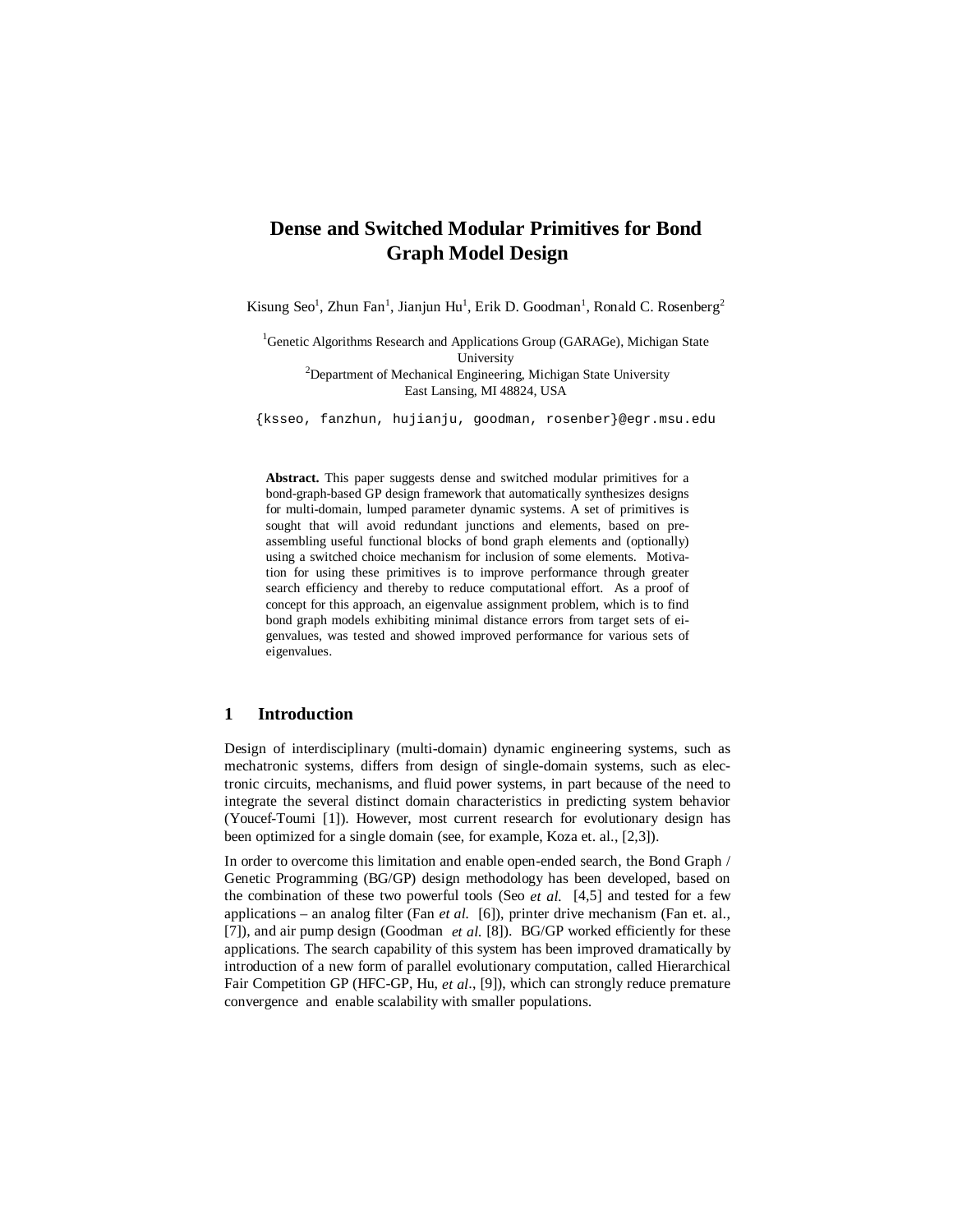However, two issues still arise: one is the need for much stronger synthesis capability arising from the complex nature of multi-domain engineering design, and the other is the desire to minimize computational demands. While we have made inroads in improving of GP search by introducing HFC-GP, we want to exploit the notion of modularity of GP function primitives to make additional gains. Much useful modularity can be discovered during an evolutionary process, as is done, for example, by the ADF (Koza [10]). However, in many cases, we believe that explicit introduction of higher-level modules as function primitives, based on domain knowledge, will yield faster progress than requiring their recognition during the evolutionary process. Some research has been devoted to choice or refinement of the function set in GP. Soule and Heckendorn [11] examined how the function set influences performance in GP and showed some relationship between performance and GP functions sets, but their work was limited to generating simple sine functions varying only arithmetic and trigonometric operators  $(e.g., +, -, *, /, tan, ...).$  We will try to exploit higher-level function sets, rather than simply choosing different sets at the same level.

In this paper, a generic type of primitive is introduced, and specialized here to capture specific domain knowledge about bond graphs – the *dense switched modular primitive.*

First, we introduce the *dense* module concept to generate compact bond graph models with fewer operations. It replaces several operations in the basic (original) set with one operation, yielding a smaller tree attainable with less computational effort.

Second, the *switched* module concept creates a small function set of elements with changeable forms, which can assist in evolving complex functionality, while eliminating many redundant bond graph structures evolved if it is not used. Elements eliminated include "dangling" junctions that connect to nothing and many one-port components (such as resistors, capacitors, inductors, etc.). Their elimination makes the resulting bond graph simpler and the speed of evolution faster.

A careful design of a dense and switched modular primitive should considerably increase the efficiency of search and also, for the bond graph case, the efficiency of fitness assessment, as is illustrated in this paper.

As a test class of design problems, we have chosen one in which the objective is to realize a design having a specified set of eigenvalues. The eigenvalue assignment problem is well defined and has been studied effectively using linear components with constant parameters. Section 2 discusses the inter-domain nature, efficient evaluation, and graphical generation of bond graphs, including the design methodology used in approaching such problems. Section 3 explains the basic set and redundancy problem and Section 4 describes the dense switched modular primitive set. Section 5 presents results for 6-, 10- and 16-eigenvalue design problems, and Section 6 concludes the paper.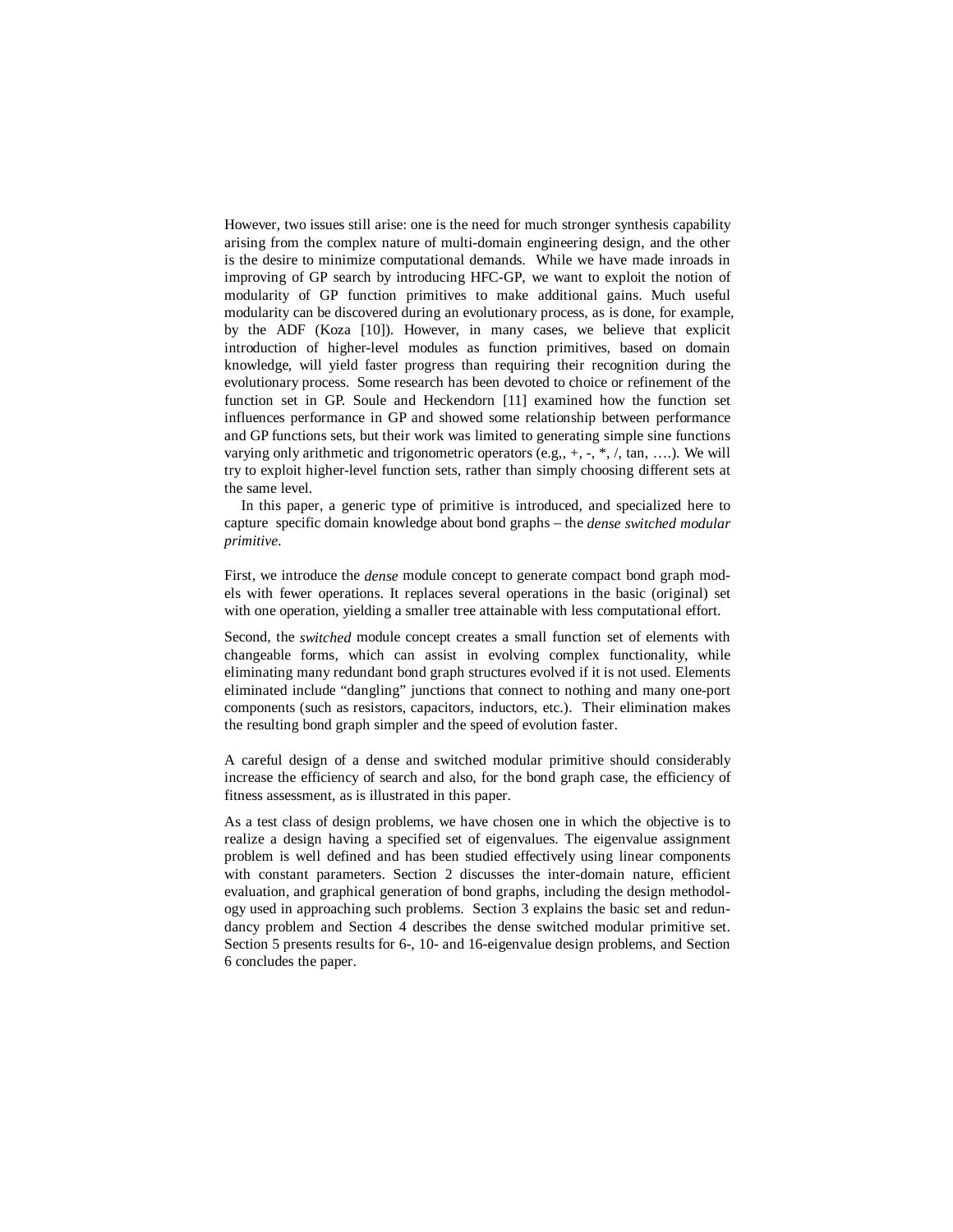## **2 Evolutionary Bond Graph Synthesis for Engineering Design**

#### **2.1 The BG/GP Design Methodology**

There is a strong need for a unified design tool, able to be applied across energy domains – electrical, mechanical, hydraulic, etc. Most design tools or methodologies require user interaction, so users must make many decisions during the design process. This makes the design procedure more complex and often introduces the need for trial-and-error iterations. Automation of this process – so the user sets up the specifications and "pushes a button," then receives candidate design(s) – is also important.

A design methodology that combines bond graphs and genetic programming can serve as an automated and unified approach (Fig.1). The proposed BG/GP (Bond Graph with Genetic Programming) design methodology requires only an embryo model and fitness (performance) definition in its initial stage; the remaining procedures are automatically executed by genetic programming search. However, due to the complexity of the engineering design problem, the need for efficiency in the design search is very high. It is this problem that is addressed here.



**Fig. 1.** Key features of the BG/GP design methodology

#### **2.2 Bond Graphs**

Topologically, bond graphs consist of *elements* and *bonds*. Relatively simple systems include passive one-port elements C, I, and R, active one-port elements  $S_e$ and  $S_f$ , and two-port elements TF and GY (transformers and gyrators). These elements can be attached to *0- (or 1-) junctions*, which are multi-port elements, using bonds. The middle of Figure 2 consists of  $S_e$ , 1-junction, C, I, and R elements, and that same bond graph represents, for example, either a mechanical mass, spring and damper system(left), or an RLC electrical circuit.  $S_e$  corresponds with force in mechanical systems, or voltage in electrical (right). The 1-junction implies a common velocity for 1) the force source, 2) the end of the spring, 3) the end of the damper, and 4) the mass in the mechanical system, or implies that the current in the RLC loop is common. The R, I, and C represent the damper, inertia (of a mass), and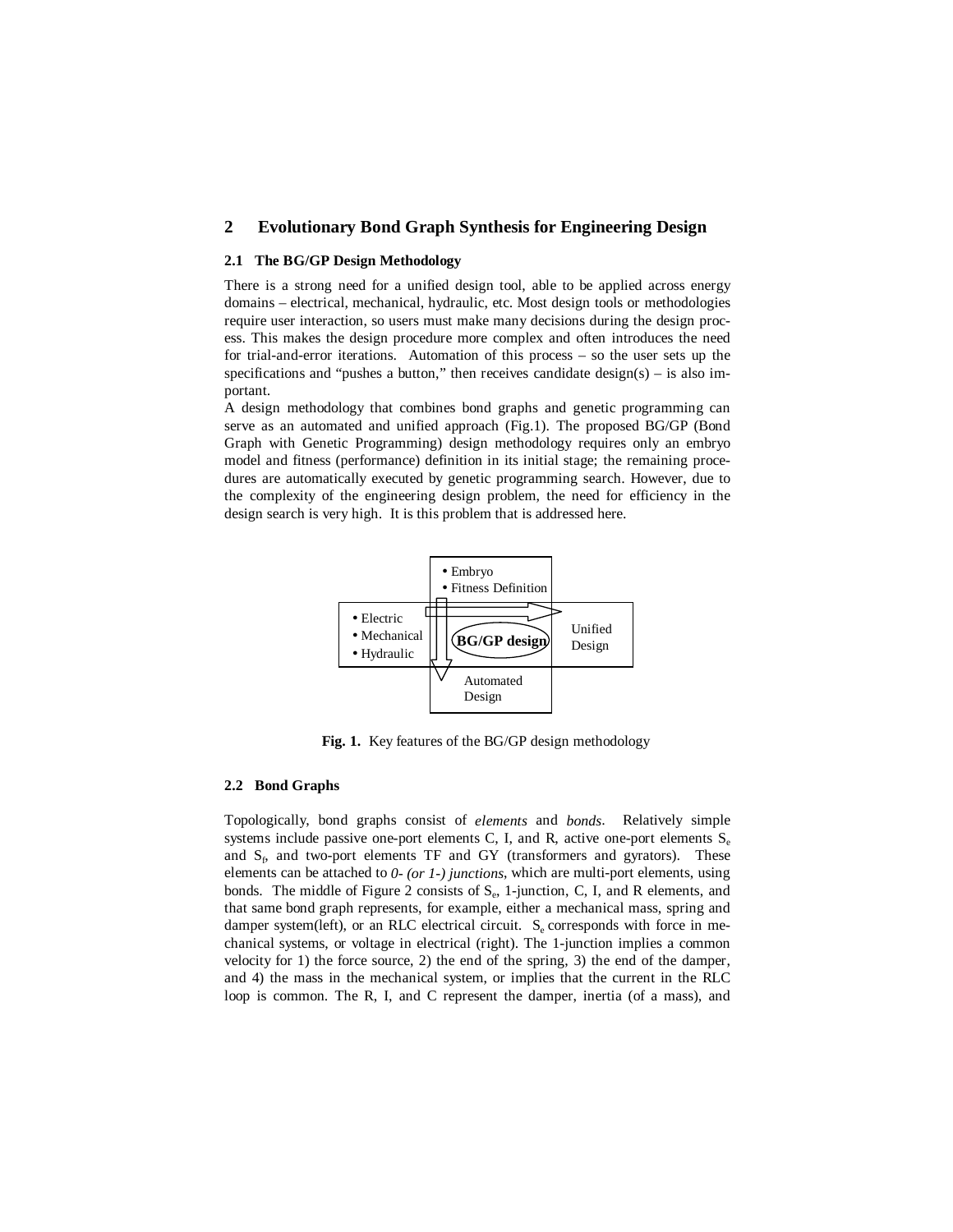spring in the mechanical system, or the resistor, inductor, and capacitor in the electrical circuit.



**Fig. 2.** The same bond graph model for two different domains

## **3. Basic Set and Redundancy**

The initial BG/GP system used GP functions and terminals for bond graph construction as follows. There are four types of functions: *add* functions that can be applied only to a junction and which add a C, I, or R element; *insert* functions that can be applied to a bond and which insert a 0-junction or 1-junction into the bond; *replace* functions that can be applied to a node and which can change the type of element and corresponding parameter values for C, I, or R elements; and *arithmetic* functions that perform arithmetic operations and can be used to determine the numerical values associated with components (Table 1). Details of function definitions are illustrated in Seo *et al*. [5].

|  | <b>Table 1.</b> Functions and terminals in Basic set |  |  |  |  |  |
|--|------------------------------------------------------|--|--|--|--|--|
|--|------------------------------------------------------|--|--|--|--|--|

| Name        | Description                                |
|-------------|--------------------------------------------|
| add C       | Add a C element to a junction              |
| add I       | Add an I element to a junction             |
| add R       | Add an R element to a junction             |
| insert J0   | Insert a 0-junction in a bond              |
| insert J1   | Insert a 1-junction in a bond              |
| $replace_C$ | Replace current element with C element     |
| replace_I   | Replace current element with I element     |
| $replace_R$ | Replace current element with R element     |
| $^{+}$      | Sum two ERCs                               |
|             | Subtract two ERCs                          |
| endn        | End terminal for add element operation     |
| endb        | End terminal for insert junction operation |
| endr        | End terminal for replace element operation |
| erc         | Ephemeral random constant (ERC)            |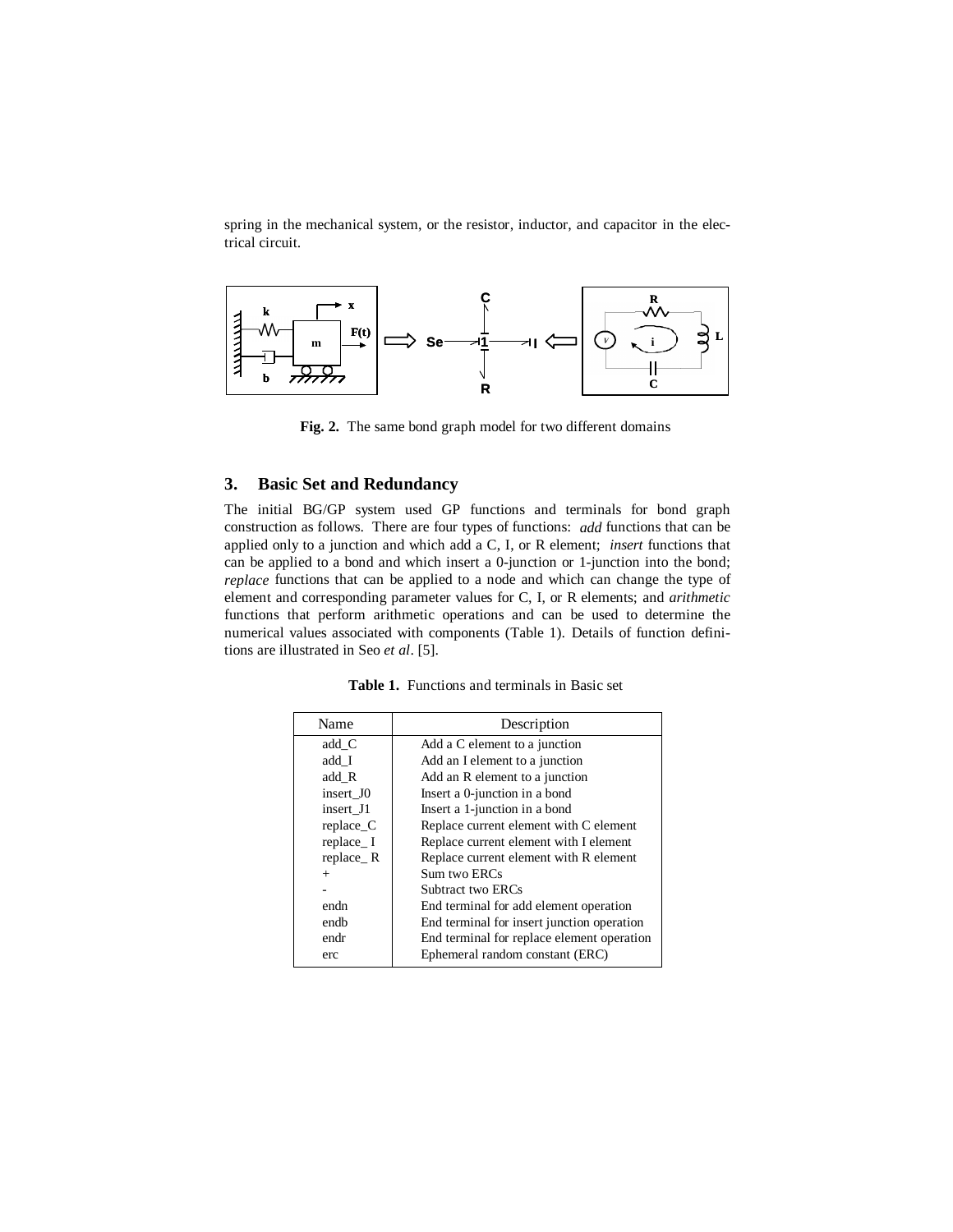Many redundant or unnecessary junctions and elements were observed in experiments with this basic set. Such unnecessary elements can be generated by the free combinatorial connection of elements, and, while they can be removed without any change in the physical meaning of the bond graph, their processing reduces the efficiency of processing and of search. At the same time, such a "universal" set guarantees that all possible topologies can be generated. However, many junctions "dangle" without further extension and many arrangements of one-port components (C, I, R) that can be condensed are generated. Figure 3 illustrates redundancies that are marked with dotted circles in the example. First, the dangling 0- and 1-junctions in the left-hand figure can be eliminated, and then three C, I, and R elements can be joined together at one 1-junction. Furthermore, two R elements attached to neighboring 0-junctions can be merged to a single equivalent R. Avoiding these redundant junctions and elements improves search efficiency significantly.



Fig. 3. Example of redundant 0- and 1-junctions and R elements (left) in generated bond graph model, and equivalent model after simplification (right). The dotted lines represent the boundary of the embryo.

## **4. Construction of Dense Switched Modular Primitives**

The redundancy problem is closely related with the performance and computational effort in the evolutionary process. The search process will be hastened by eliminating the redundancy, and it is hypothesized that this will happen without loss of performance of the systems evolved. It is obvious that computational resources can be saved by removal of the redundancy. To reduce the redundancy noted above and to utilize the concept of modularity, a new type of GP function primitives has been devised – the *dense switched* modular primitives ("DSMP"). Roughly speaking, a *dense* representation (eliminating redundant components at junctions, guaranteeing causally well-posed bond graphs, and avoiding adjacent junctions of the same type) will be combined with a *switched* structure (allowing components that do not impact causal assignment at a junction to be present or absent depending on a binary switch).

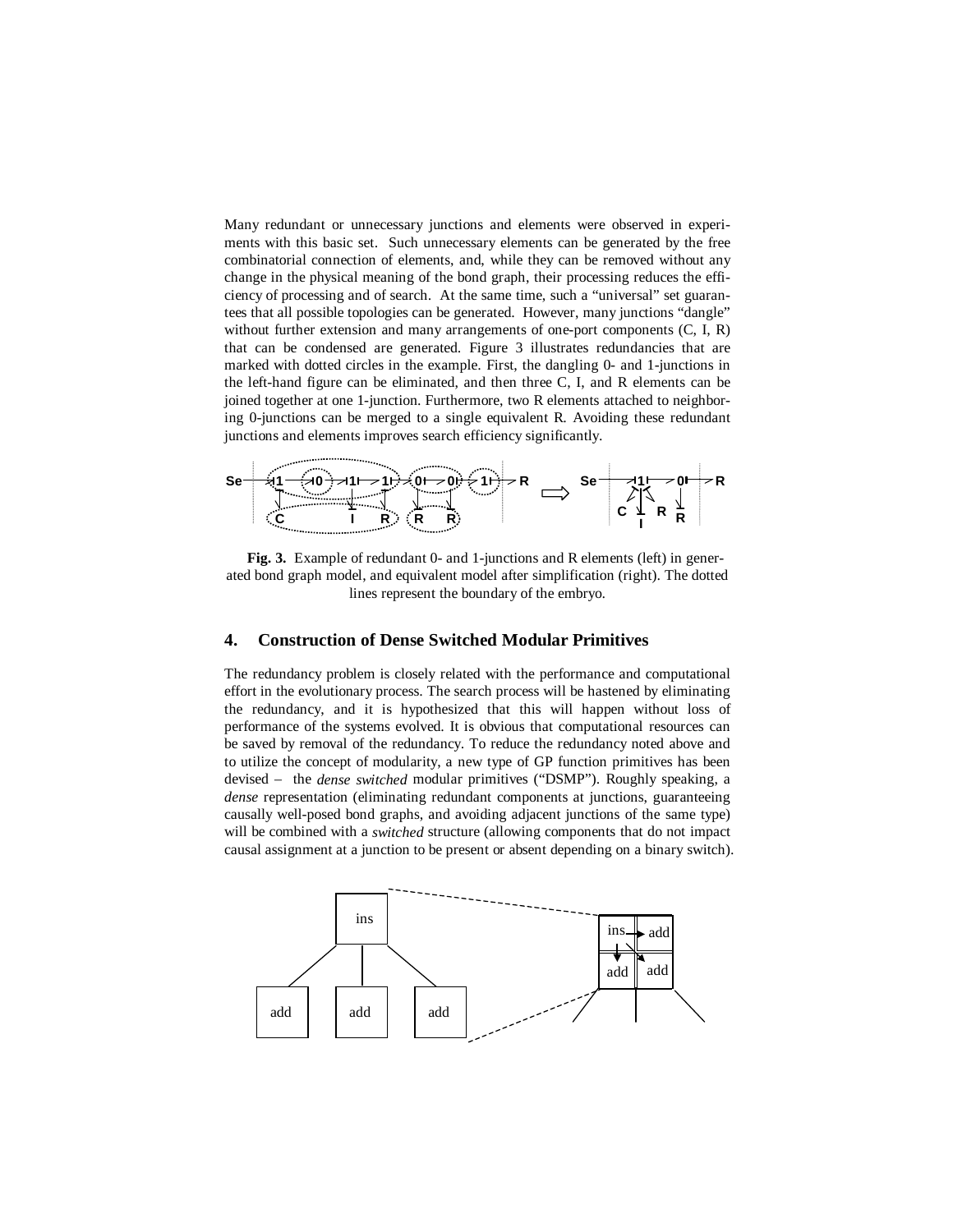#### **Fig. 4.** The dense modular primitive

The major features of the modular primitives are as follows. First, a single dense function replaces all add, insert, and replace functions of the basic set. This concept is explained in Figure 4, in which mixed *ins* and *add* operations can be merged into one operation. Therefore, a GP tree that represents a certain bond graph topology can be much smaller than attainable with the basic set. This dense function not only incorporates multiple operations, but also reflects design knowledge of the bond graph domain, such as causality (discussed later).

Second, any combination of C, I, and R components can be instantiated according to the values of a set of on/off *switch* settings that are evolved by mutation. This modularity also helps to relieve the redundancy of C, I, and R components, giving them fewer places to proliferate that appear to be different, but are functionally equivalent. This new set introduces further modularity through a controllable switching function for selection of C, I, R combinations (Figure 5). The function set of the dense switched modular primitives is shown in Table 2. It consists of two functions that replace all *ins*, *add*, and *replace* functions in the basic set (Table 1).

|  |  |  | Table 2. New functions in the switched modular primitive set |
|--|--|--|--------------------------------------------------------------|
|--|--|--|--------------------------------------------------------------|

| Name                    | Description                                            |  |  |  |
|-------------------------|--------------------------------------------------------|--|--|--|
| insert JPair SWElements | Insert a $0-1$ (or $1-0$ ) junction pair in a bond and |  |  |  |
|                         | attach switched C, I, R elements to each junction      |  |  |  |
| add J SWElements        | Add a counter-junction to a junction and               |  |  |  |
|                         | attach switched C, I, R elements                       |  |  |  |



**Fig. 5.**. Switched modular primitive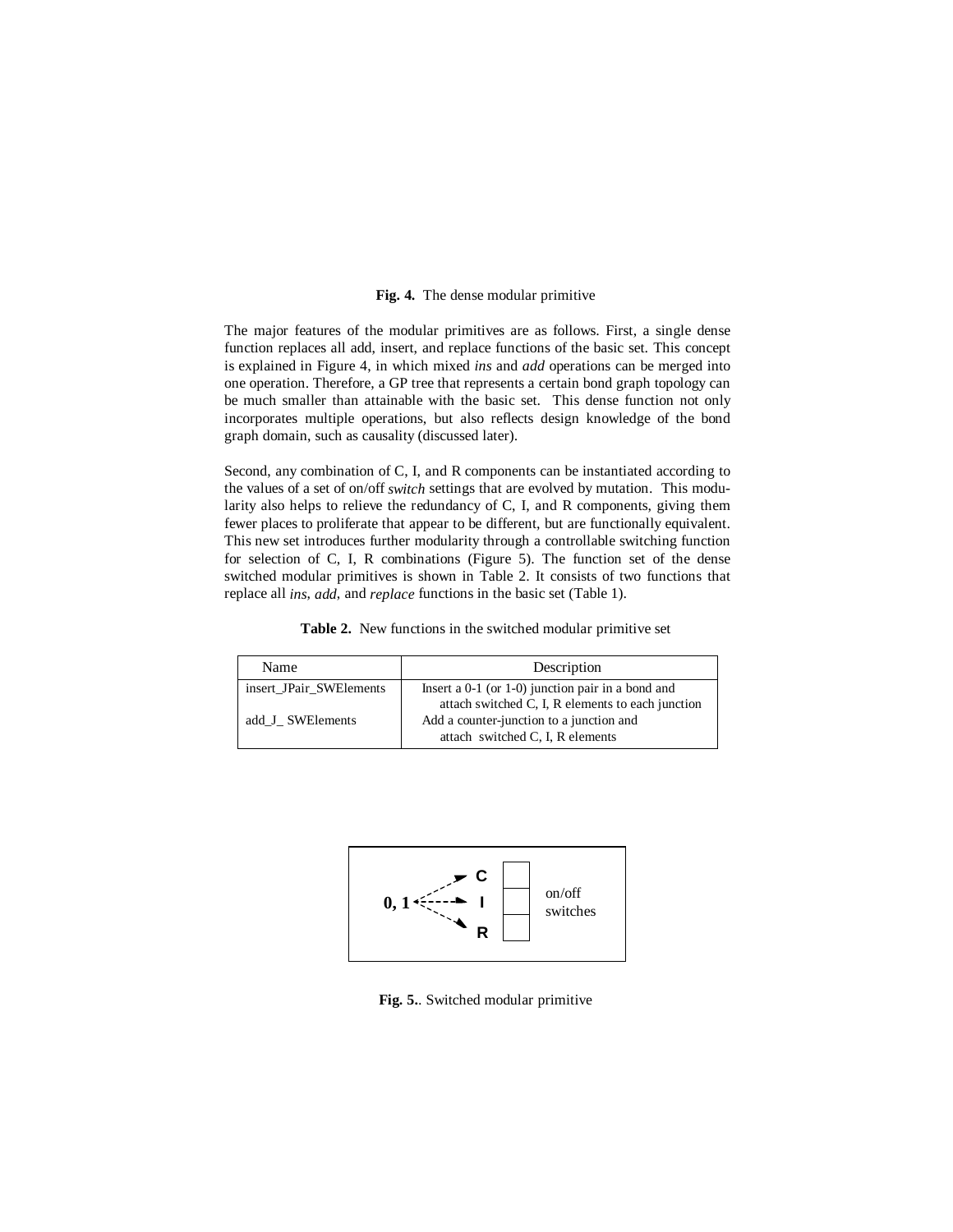Third, the proper typing of 0-junctions and 1-junctions is determined by an implicit genotype-phenotype mapping, considering the neighbor junction to which the primitive is attached. This allows insertion of only "proper pairs" of junctions on bonds, preventing generation of consecutive junctions of the same type that are replaceable by a single one.

Fourth, we insure that we generate only feasible individuals, satisfying the causally well-posed property, so automatic state equation formulation is simplified considerably. One of the key advantages of BG/GP design is the efficiency of the evaluation. The evaluation stage is composed of two steps: 1) causality analysis, and, when merited, 2) dynamic simulation. The first, causal analysis, allows rapid determination of feasibility of candidate designs, thereby sharply reducing the time needed for analysis of designs that are infeasible. In most cases, all bonds in the graph will have been assigned a causal stroke (determining which variables are assigned values at that point, rather than bringing to it pre-assigned values) using only integral causality of C or I and extension of causal implication. Some models can have all causality assigned without violation – the causally satisfied case. Other models are assigned causality, but with violations – the causally violated case. If one has to continue to use an arbitrary causality of an R, it means that some algebraic relationships must be solved if the equations are to be put into standard form. This case can be classified as causally undetermined. Detail causality analysis is described in Karnopp *et al*. [12].

The dense switched modular primitives with implicit genotype-phenotype mapping and the guaranteed feasibility of the resulting causally well-posed bond graphs can speed up the evolution process significantly.

### **5. Experiments and Analysis**

To evaluate and compare the proposed approach with the previous one, the eigenvalue assignment problem, for which the design objective is to find bond graph models with minimal distance errors from a target set of eigenvalues, is used. The problem of eigenvalue assignment has received a great deal of attention in control system design. Design of systems to avoid instability and to provide specified response characteristics as determined by their eigenvalues is often an important and practical problem.

#### **5.1 Problem Definition**

In the example that follows, a set of target eigenvalues is given and a bond graph model with those eigenvalues must be generated, in a classic "inverse" problem. The following sets (consisting of various 6-, 10- and 16-eigenvalue target sets, respectively) were used for the genetic programming runs: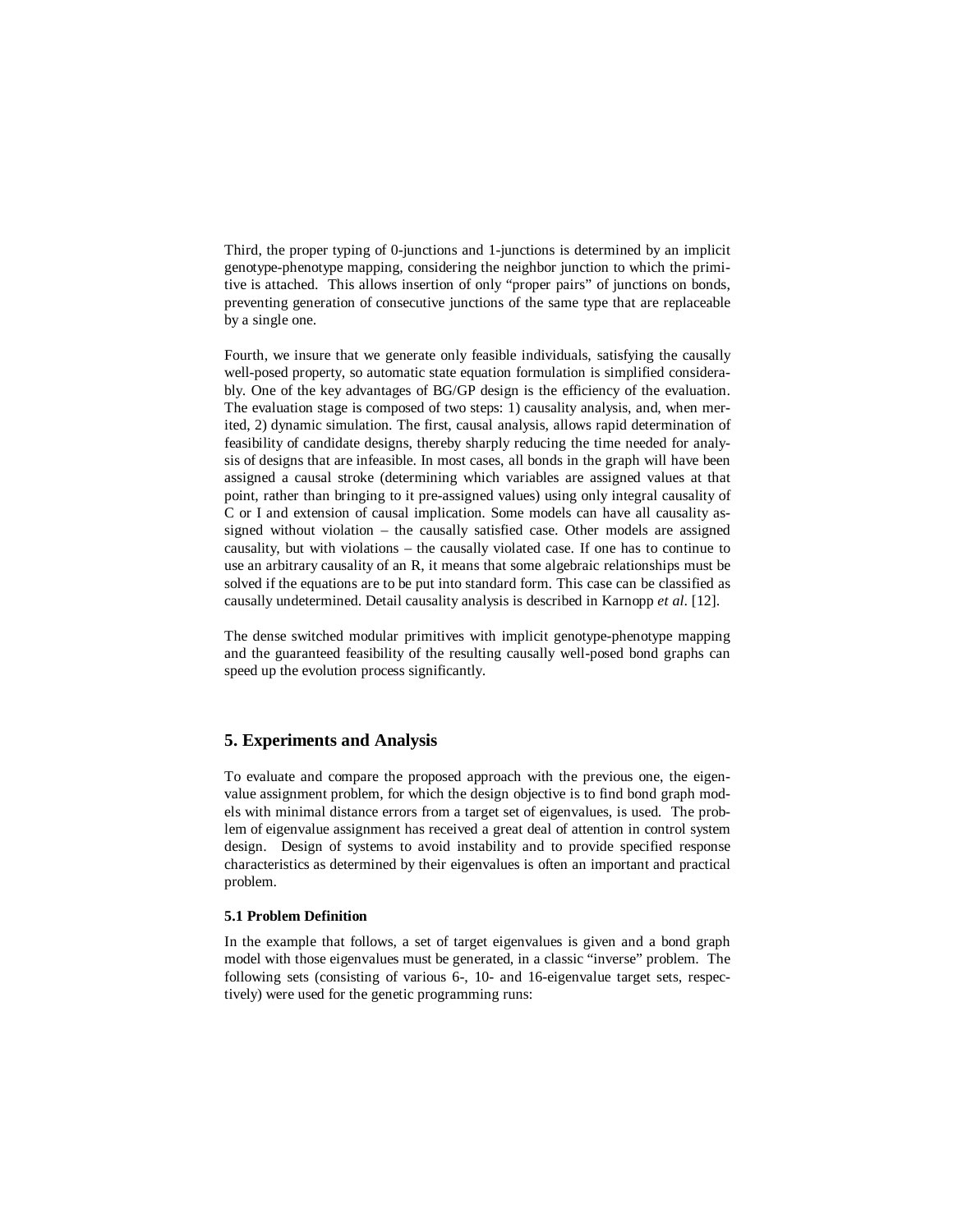- Eigenvalue sets used in experiments:
	- 1)  $\{-1\pm 2j, -2\pm j, -3\pm 0.5j\}$
	- 2)  $\{-10\pm j, -1\pm 10j, -3\pm 3j\}$
	- 3) {-20±j, -1±20j, -7±7j}
	- 4)  $\{-1, -2, -3, -4, -5, -6\}$
	- 5) {-20±j, -1±20j, -7±7j, -12±4j, -4±12j }
	- 6)  $\{-1, -2, -3, -4, -5, -6, -7, -8, -9, -10\}$
	- 7) {-20±1j, -1±20j, -7±7j, -12±4j, -4±12j, -15±2j, -9±5j, -5±9j}

The fitness function is defined as follows: pair each target eigenvalue one:one with the closest one in the solution; calculate the sum of distance errors between each target eigenvalue and the solution's corresponding eigenvalue, divide by the order, and perform hyperbolic scaling as follows. Relative distance error (normed by the distance of the target from the origin) is used.

$$
Fitness(Eigenvalue) = 0.5 + \frac{1}{2} \sum Error/Order)
$$

We used a strongly-typed version (Luke, [13]) of lilgp (Zongker and Punch [14]) with HFC (Hierarchical Fair Competition, Hu, *et al*., [9]) GP to generate bond graph models. These examples were run on a single Pentium IV 2.8GHz PC with 512MB RAM. The GP parameters were as shown below.

Number of generations : 500 Population sizes : 100 in each of ten subpopulations for multiple population runs Initial population: half\_and\_half Initial depth : 3-6 Max depth : 12 (with 800 max\_nodes) Selection : Tournament (size=7) Crossover : 0.9 Mutation : 0.1

The tabular results of 6- and 10-eigenvalue runs are provided in Tables 3-4, with statistics including mean relative distance error (averaged across each target eigenvalue) and mean tree size, for each set of 10 experiments.

Table 3 illustrates the comparison between the basic set and the DSMP (dense switched modular primitive) set on typical complex conjugate and real sixeigenvalue target sets. In the first set,  $\{-1\pm 2j, -2\pm j, -3\pm 0.5j\}$ , the average error of the basic set (0.151) is larger than that of the DSMP set (0.043). The second and third sets, for two different target eigenvalue sets that have larger norms from the origin, show average distance errors of the basic set that are also larger. The numbers in parentheses regarding distance error of the DSMP set represent their ratio to the basic set distance errors.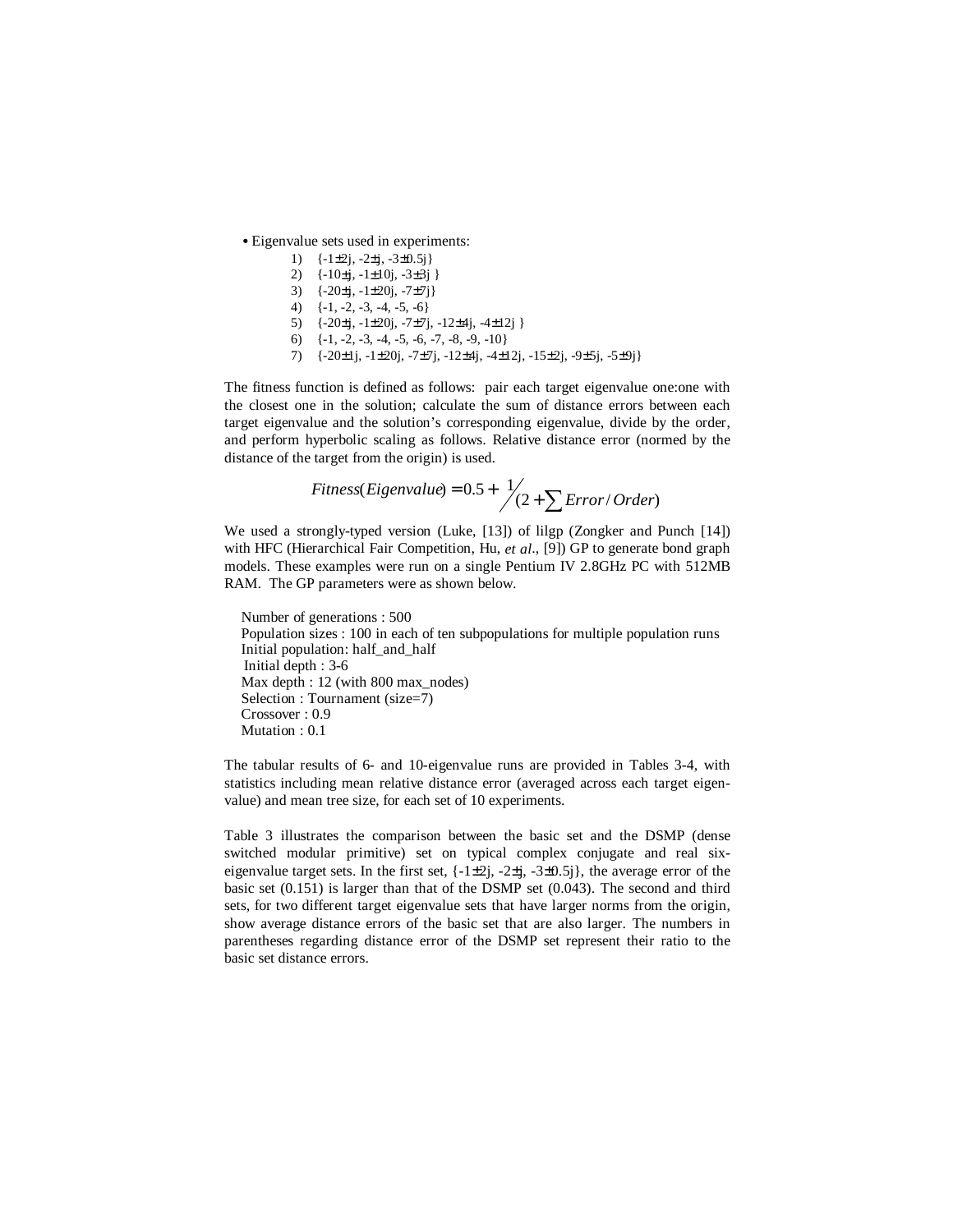In a fourth example, an all-real set of target eigenvalues  $\{-1, -2, -3, -4, -5, -6\}$  is tested and shows that the ratio of errors between the approaches is more than ten (0.144 for the basic set vs. 0.009 for the DSMP set, only 6% of the basic set error). Also, mean tree sizes of all basic set runs are much larger than those of DSMP set.

| 6-Eigenvalue Placement Problem (10 runs)   |            |           |                 |           |  |  |  |
|--------------------------------------------|------------|-----------|-----------------|-----------|--|--|--|
|                                            | Basic set  |           | <b>DSMP</b> set |           |  |  |  |
| Eigenvalue set                             | Dist error | Tree Size | Dist error      | Tree Size |  |  |  |
| $\{-1\pm 2i, -2\pm i, -3\pm 0.5i\}$        | 0.151      | 513.6     | 0.043(28%)      | 237.0     |  |  |  |
| $\{-10\pm 1\}$ , $-1\pm 10$ j, $-3\pm 3\}$ | 0.068      | 451.8     | 0.026(38%)      | 296.8     |  |  |  |
| $\{-20\pm 1j, -1\pm 20j, -7\pm 7j\}$       | 0.056      | 399.4     | 0.021(37%)      | 285.6     |  |  |  |
| $\{-1, -2, -3, -4, -5, -6\}$               | 0.144      | 445.7     | 0.009(6%)       | 307.1     |  |  |  |

**Table 3.** Results for 6 eigenvalues

Results for a 10-eigenvalue assignment problem are shown in Table 4. The results for a complex conjugate 10-eigenvalue set  $\{-20\pm 1\}$ ,  $-1\pm 20$ j,  $-7\pm 7$ j,  $-12\pm 4$ j,  $-4\pm 12$ j} show that the average error of the basic set (0.210) is three times larger than that of the DSMP set (0.064). The results for a real 10-eigenvalue set also show the average error of the basic set (0.267) is more than ten times larger than that of the DSMP set (0.023). As with 6 eigenvalues, the mean tree sizes of the basic set are larger than those of the DSMP set.

**Table 4.** Results for 10 eigenvalues

| 10-Eigenvalue Placement Problem (10 runs)                               |                       |           |            |           |  |  |
|-------------------------------------------------------------------------|-----------------------|-----------|------------|-----------|--|--|
|                                                                         | DSMP set<br>Basic set |           |            |           |  |  |
| Eigenvalue set                                                          | Dist error            | Tree size | Dist error | Tree size |  |  |
| $\{-20\pm 1\}$ , $-1\pm 20$ j, $-7\pm 7$ j, $-12\pm 4$ j, $-4\pm 12$ j} | 0.210                 | 564.9     | 0.064(30%) | 385.6     |  |  |
| $\{-1, -2, -3, -4, -5, -6, -7, -8, -9, -10\}$                           | 0.267                 | 564.5     | 0.023(9%)  | 425.8     |  |  |

Results for a 16-eigenvalue assignment problem – a much more difficult problem – are shown in Table 5. The results for a complex conjugate 16-eigenvalue set  $\{-20\pm 1\}$ , -1 $\pm$ 20j, -7 $\pm$ 7j, -12 $\pm$ 4j, -4 $\pm$ 12j, -15 $\pm$ 2j, -9 $\pm$ 5j, -5 $\pm$ 9j} show that the average error of the basic set (0.279) is twice as large as that of the DSMP set (0.132). Mean size of the GP tree, BG size, and computation time are also given in Table 5. BG size represents the mean number of junctions and C, I, R elements in each individual. All mean tree sizes, BG sizes, and computation times of the DSMP set are less, respectively, than their basic set counterparts. These three indices are similar to those of the 6- and 10 eigenvalue experiments.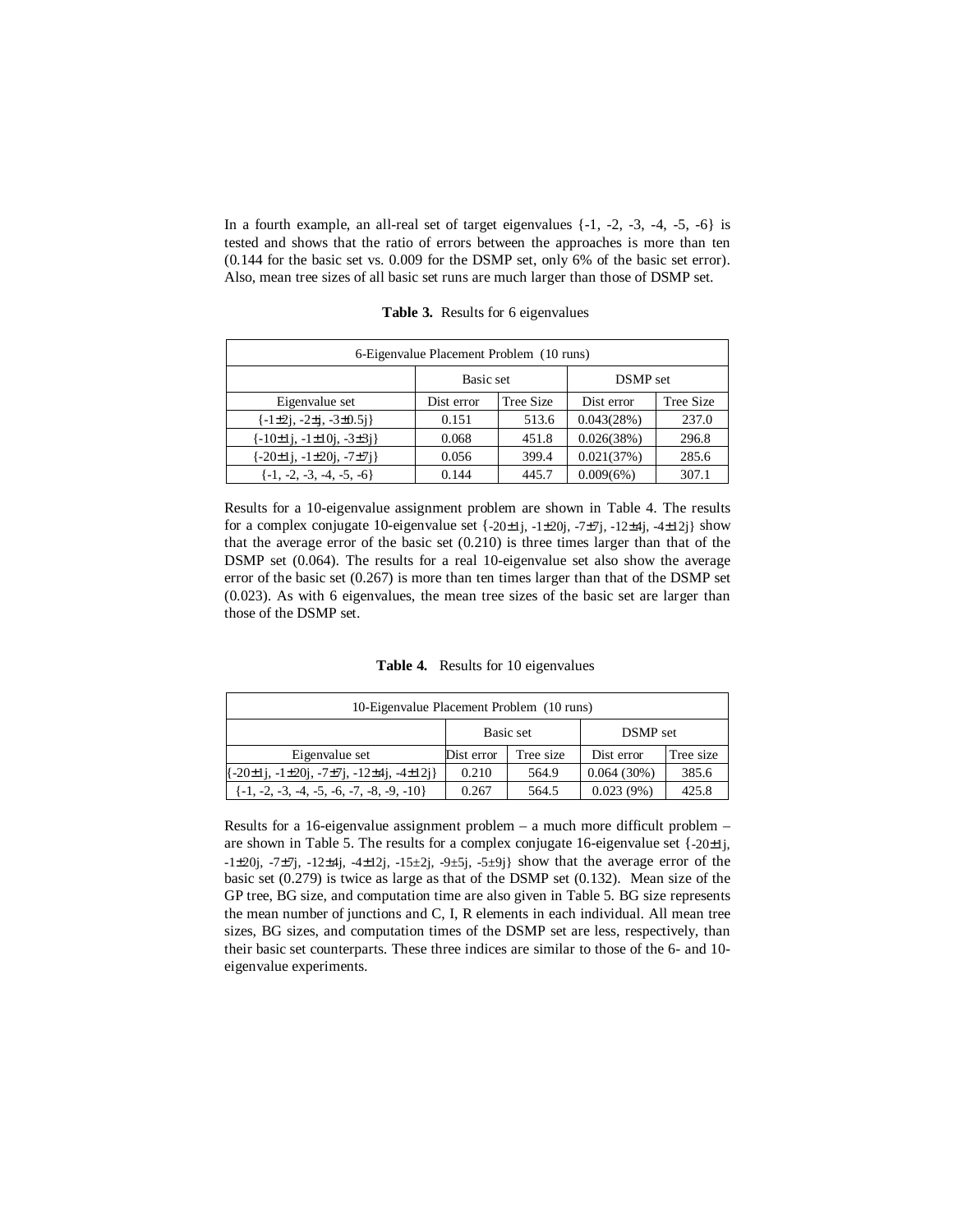Although the experiments run to date are not sufficient to allow making strong statistical assertions, it appears that the search capability of the DSMP set is superior to that of the basic set for bond graph design. The superiority of the DSMP set seems very clear. Although the difference may be not seem large, it is very significant considering that the results of the basic set runs are already taking advantage of HFC (Hierarchical Fair Competition, Hu, *et al*., [9]).

**Table 5.** Results for 16 eigenvalues

| 16-Eigenvalue Placement Problem (10 runs)<br>$[-20\pm 1j, -1\pm 20j, -7\pm 7j, -12\pm 4j, -4\pm 12j, -15\pm 2j, -9\pm 5j, -5\pm 9j]$ |                             |                |                         |            |                             |                |                         |
|--------------------------------------------------------------------------------------------------------------------------------------|-----------------------------|----------------|-------------------------|------------|-----------------------------|----------------|-------------------------|
| Basic set                                                                                                                            |                             |                | <b>DSMP</b> set         |            |                             |                |                         |
| Dist<br>error                                                                                                                        | Mean<br>Tree<br><b>Size</b> | <b>BG</b> Size | Compu.<br>Time<br>(min) | Dist error | Mean<br>Tree<br><b>Size</b> | <b>BG</b> Size | Compu.<br>Time<br>(min) |
| 0.279                                                                                                                                | 663.1                       | 62.2           | 72.4                    | 0.132(47%) | 592.6                       | 37             | 56.1                    |



**Fig. 6.** Distance error for 16 eigenvalues

The distance errors (vs. generation) in 10 runs of the 16-eigenvalue problem are shown in Figure 6. The distance errors of the DSMP set in Figure 6 have already decreased rapidly within 50 generations, because only causally feasible (well-posed) individuals appear in the population. Figure 7 gives the mean tree sizes for each approach on the 16-eigenvalue problem. The DSMP set clearly obtains better performance using smaller trees. This bodes well for the scalability of the approach.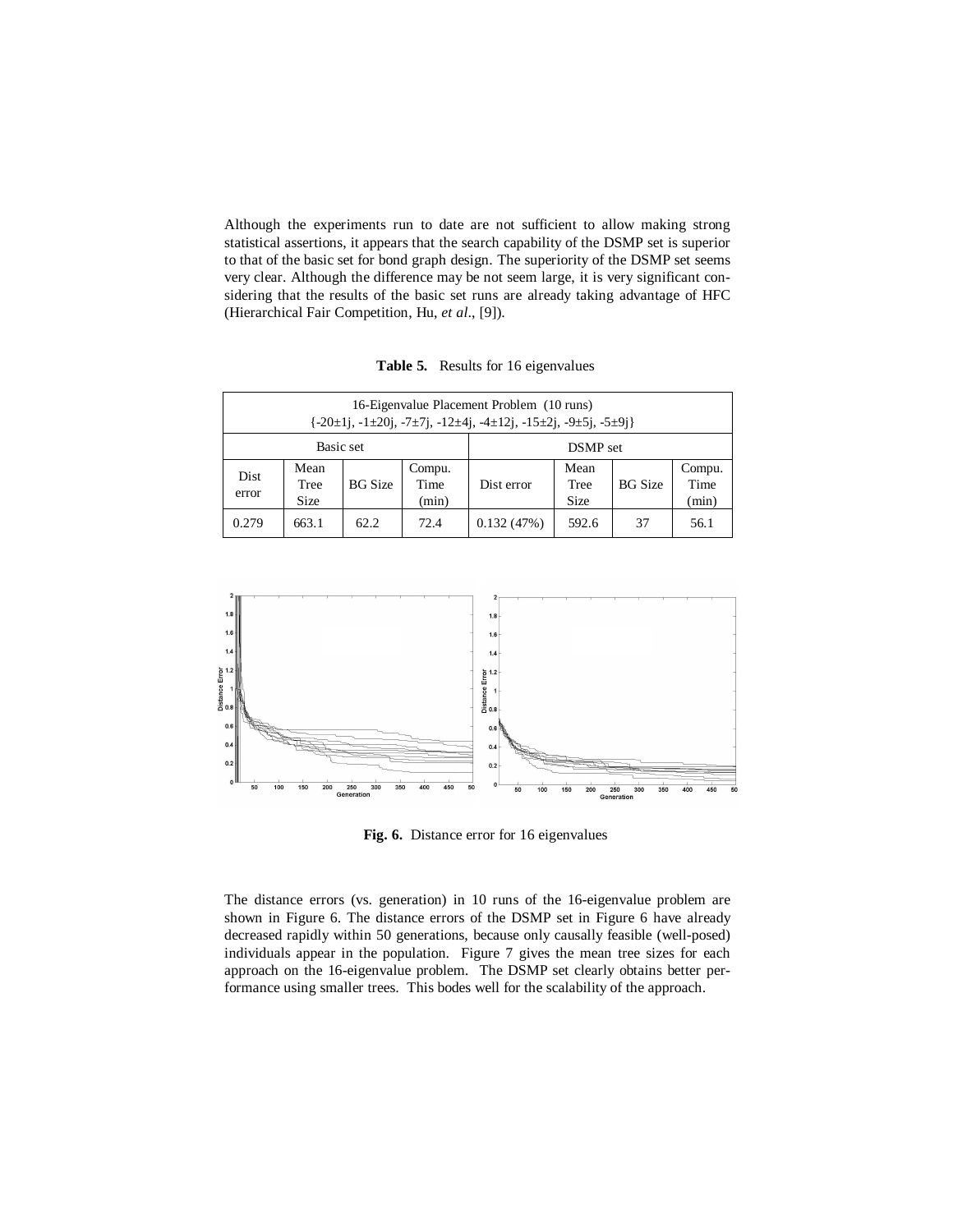

**Fig. 7.** Mean tree size for 16 eigenvalues

## **7. Conclusion**

This paper has introduced the dense switched modular primitive for bond graph/GPbased automated design of multi-domain, lumped parameter dynamic systems. A careful combination is made of a *dense* representation (eliminating redundant components at junctions, guaranteeing causally well-posed bond graphs, and avoiding adjacent junctions of the same type) and a *switched* structure (allowing components that do not impact causal assignment at a junction to be present or absent depending on a binary switch). The use of these primitives considerably increases the efficiency of fitness assessment and the search performance in generation of bond graph models, to solve engineering problems with less computational effort.

As a proof of concept for this approach, the eigenvalue assignment problem, which is to synthesize bond graph models with minimum distance errors from pre-specified target sets of eigenvalues, was used. Results showed better performance for various eigenvalue sets when the new primitives were used. This tends to support the conjecture that a carefully tailored, problem-specific representation and operators that generate only feasible solutions with smaller amounts of redundancy and fewer genotypes that map to the same effective phenotype will improve the efficiency of GP search. This, in turn, offers promise that much more complex multi-domain systems with more detailed performance specifications can be designed efficiently. Further study will aim at extension and refinement of the GP representations for the bondgraph/genetic programming design methodology, and at demonstration of its applicability to design of more complex systems.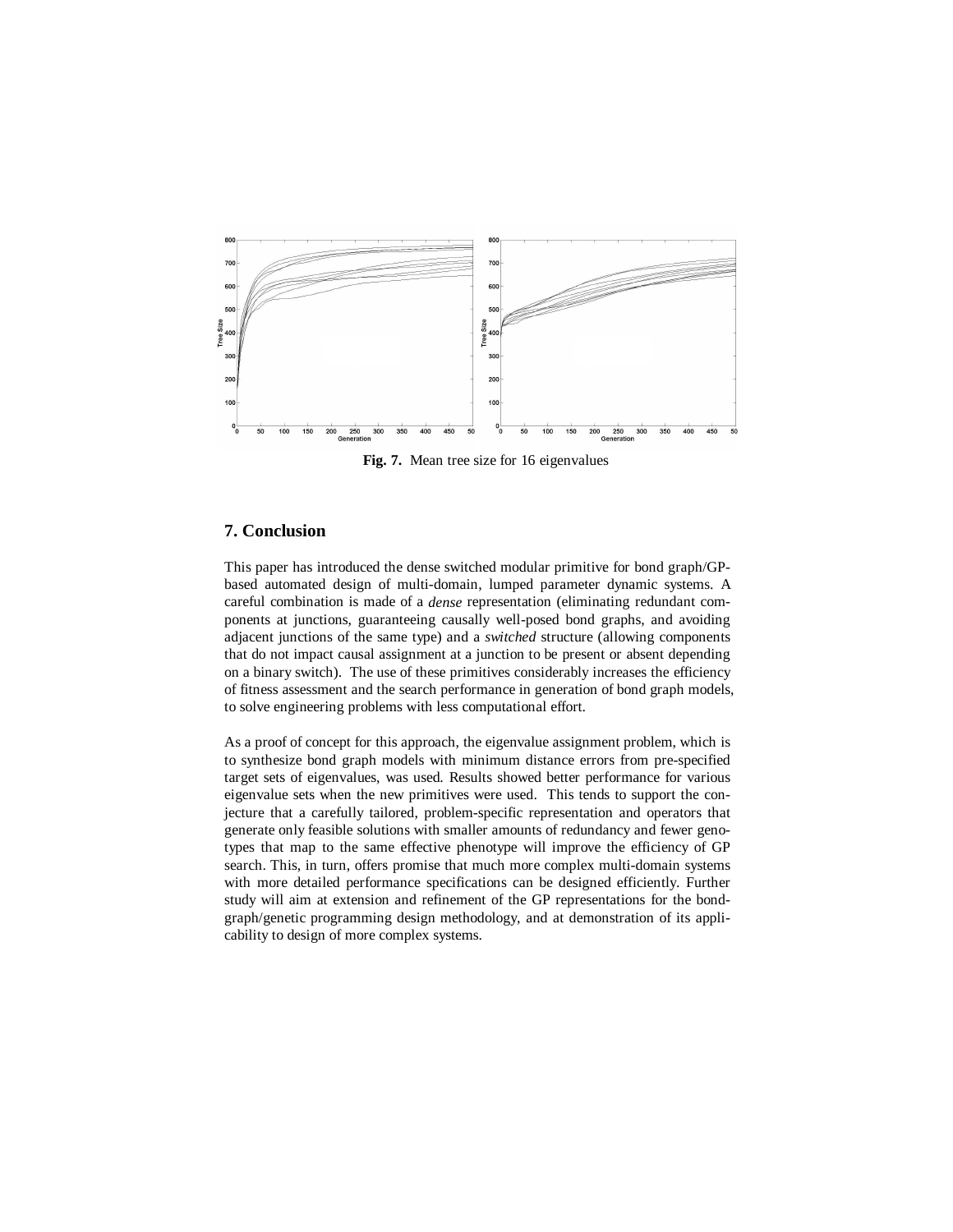#### **Acknowledgment**

The authors gratefully acknowledge the support of the National Science Foundation through grant DMII 0084934.

#### **References:**

- 1. Youcef-Toumi, K.,: Modeling, Design, and Control Integration: A necessary Step in Mechatronics. *IEEE/ASME Trans. Mechatronics*, vol. 1, no.1, (1996) pp. 29-38
- 2. Koza, J. R., Bennett, F. H., D. Andre, M. A. Keane, F. Dunlap, "Automated Synthesis of Analog Electrical Circuits by Means of Genetic Programming," *IEEE Trans. Evolutionary Computation.*, *1*(2), (1997) pp.109-128.
- 3. Koza, J. R., Bennett F. H., Andre D., Keane M. A., *Genetic Programming III, Darwinian Invention and Problem Solving*, Morgan Kaufmann Publishers (1999)
- 4. Seo K., E. Goodman, and R. Rosenberg, "First Steps toward Automated Design of Mechatronic Systems Using Bond Graphs and Genetic Programming," *Proc. Genetic and Evolutionary Computation Conf. - 2001*, July 7-11, Morgan Kaufmann Publ., San Francisco, p. 189, 2001.
- 5. Seo K., J. Hu, Z. Fan, E. D. Goodman, and R. C. Rosenberg, "Automated Design Approaches for Multi-Domain Dynamic Systems Using Bond Graphs and Genetic Programming," *Int. Jour. of Computers, Systems and Signals*, vol.3, no.1, pp.55- 70, 2002.
- 6. Fan Z., J. Hu, K. Seo, E. Goodman, R. Rosenberg, and B. Zhang, "Bond Graph Representation and GP for Automated Analog Filter Design," *Genetic and Evolutionary Computation Conference 2001 Late Breaking Papers*, ISGEC Press, San Francisco, pp. 81-86, 2001.
- 7. Fan Z., K. Seo, R. C. Rosenberg, J. Hu, E. D. Goodman, "Exploring Multiple Design Topologies using Genetic Programming and Bond Graphs", *Proc. Genetic and Evolutionary Computation Conf., GECCO-2002*, New York, 2002, pp. 1073- 1080.
- 8. Goodman E. D., K. Seo, R. C. Rosenberg, Z. Fan, J. Hu, "Automated Design of Mechatronic Systems: Novel Search Methods and Modular Primitives to Enable Real-World Applications," *Proc. 2003 NSF Design, Service and Manufacturing Grantees and Research Conference*, January, 2003, Birmingham, Alabama.
- 9. Hu J., E. D. Goodman, K. Seo, M. Pei, "Adaptive Hierarchical Fair Competition (AHFC) Model for Parallel Evolutionary Algorithms," *Proc. Genetic and Evolutionary Computation Conference, GECCO-2002*, New York, July, 2002, pp. 772- 779.
- 10. Koza, J. R., *Genetic Programming II: Automatic Discovery of Reusable Programs*, The MIT Press, 1994
- 11. Soule, T., Heckendorn, R. B.: Function Sets in Genetic Programming. *Proc. Genetic and Evolutionary Computation Conf. - 2001*, July 7-11, Morgan Kaufmann Publ., San Francisco, p. 190, 2001.
- 12. Karnopp, D. C., R. C. Rosenberg,, D. L. Margolis [2000] *System Dynamics, A Unified Approach*, 3nd ed., John Wiley & Sons.
- 13. Luke S., 1997, *Strongly-Typed, Multithreaded C Genetic Programming Kernel,*